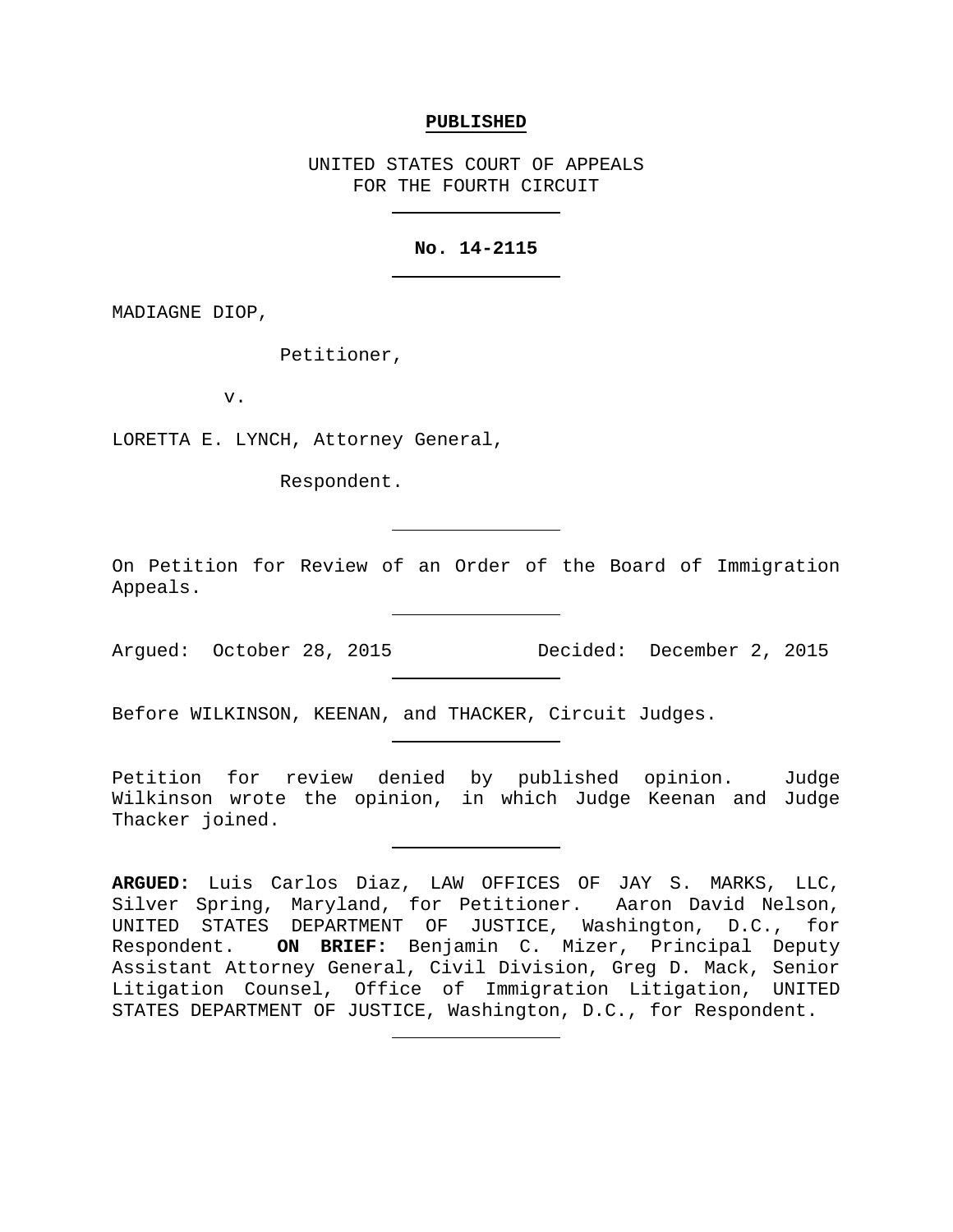WILKINSON, Circuit Judge:

Petitioner Madiagne Diop challenges here the decision by the immigration judge and Board of Immigration Appeals to deny him a continuance or administrative closure of his removal proceedings so he could receive a mental health evaluation. Because the immigration judge did not err procedurally or substantively in assessing Diop's mental competency, we deny the petition for review.

I.

#### A.

Diop is a native of Senegal. He was admitted to the United States as a temporary visitor under a B-2 visa on October 15, 1997 and granted entry only until April 14, 1998. Diop overstayed his six-month visa and has resided in the United States without legal immigration status for the past seventeen years. On January 14, 2012, Diop was arrested following a psychotic episode at his workplace, a Bed Bath & Beyond in Rockville, Maryland. He was indicted on eleven counts, including assault, sexual assault, and resisting arrest. Based on his behavior at the time of arrest, Diop was transferred from police custody to a hospital for a psychological evaluation. He was diagnosed with psychosis and prescribed antipsychotic medication before returning to police custody.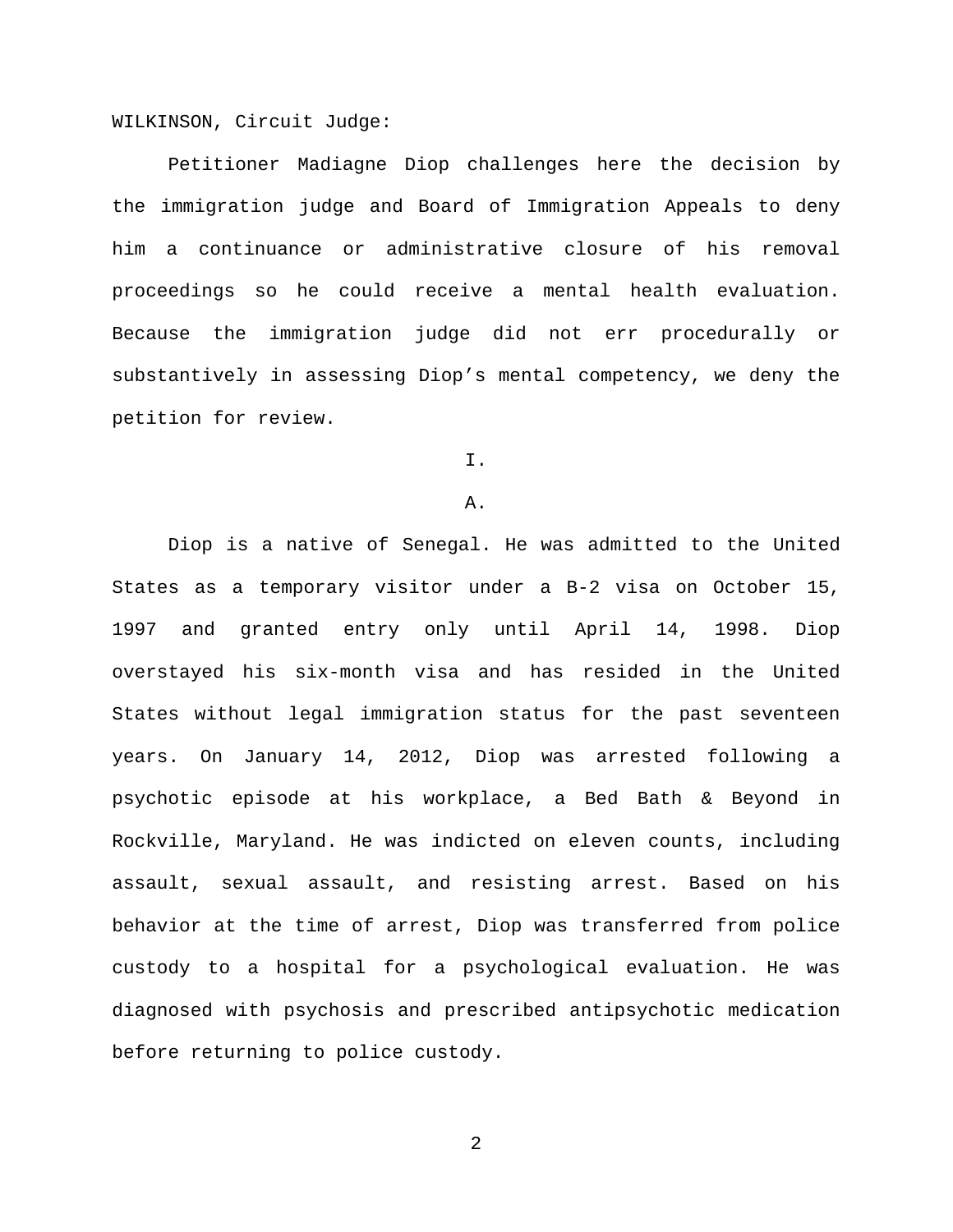Diop eventually pled guilty to three counts of seconddegree assault. He was sentenced to 120 days for each count. The court suspended all of his sentences and placed him on probation for three years. The Department of Homeland Security served Diop with a Notice to Appear on October 10, 2012. The Notice deemed Diop removable under 8 U.S.C. § 1227(a)(1)(B) as a nonimmigrant who remained in the United States longer than permitted in violation of the Immigration and Nationality Act.

B.

During his removal proceedings, Diop appeared before an immigration judge (IJ) in Baltimore, Maryland a total of five times between November 2012 and May 2013. At the November 28, 2012 hearing, the IJ indicated that the court would evaluate Diop's mental competency when it reconvened on December 13, 2012. The IJ questioned Diop at that hearing, leading to the following dialogue:

**IJ**: And, Mr. Diop, I would like to just ask you a few questions. Your attorney said that she was about to communicate with you. Did you feel like you were able to have a meaningful conversation with her?

**Diop**: I spoke to her on the phone.

**IJ**: You did talk to her on the phone? Okay. All right, and are you having any trouble understanding me today?

**Diop**: [Indiscernible]

**IJ**: Okay. Do you have any history of mental health problems?

**Diop**: No.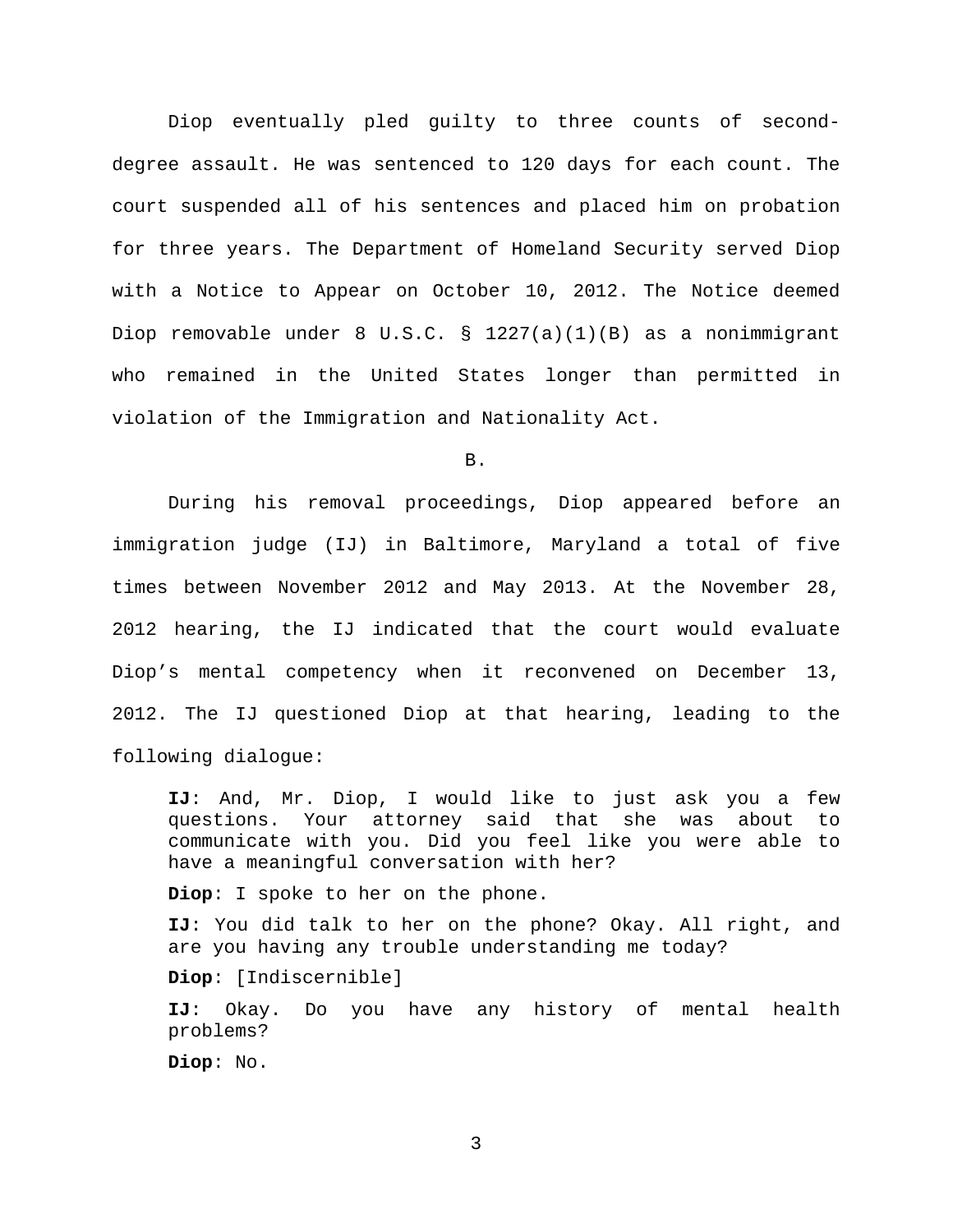**IJ**: No? Okay. And do you understand why you are in these proceedings?

**Diop**: Not really.

**IJ**: Okay. Okay, what do you understand the purpose of these hearings that you've been brought to be?

**Diop**: Excuse me?

**IJ**: What do you understand the purpose of these hearings?

**Diop**: It's about immigration, right?

**IJ**: Yes, Okay, this is about immigration. And if you have anything that you . . . need to tell your attorney about your Immigration history or Immigration status, do you think you will be able to communicate with her and tell her what you need to tell her?

**Diop**: Sure.

**IJ**: Okay.

**Diop**: Sometimes it's hard. Where I'm at, I have to pay to use the phone and it costs like \$20.

**IJ**: Okay. Okay, but other than that, once you can get her on the phone do you feel like you can communicate with her about your situation?

**Diop**: Yes.

J.A. 143-45. Based on this exchange, his counsel's representations, and the record as a whole, the IJ found Diop competent to participate in removal proceedings. At the next hearing on February 7, 2013, Diop admitted all factual allegations against him and conceded that he was removable. Diop's counsel requested another continuance so that she could ask for prosecutorial discretion. When asked whether Diop would seek other forms of relief, counsel responded, "at this time . . . all I'm seeing immediately is that he might be eligible for a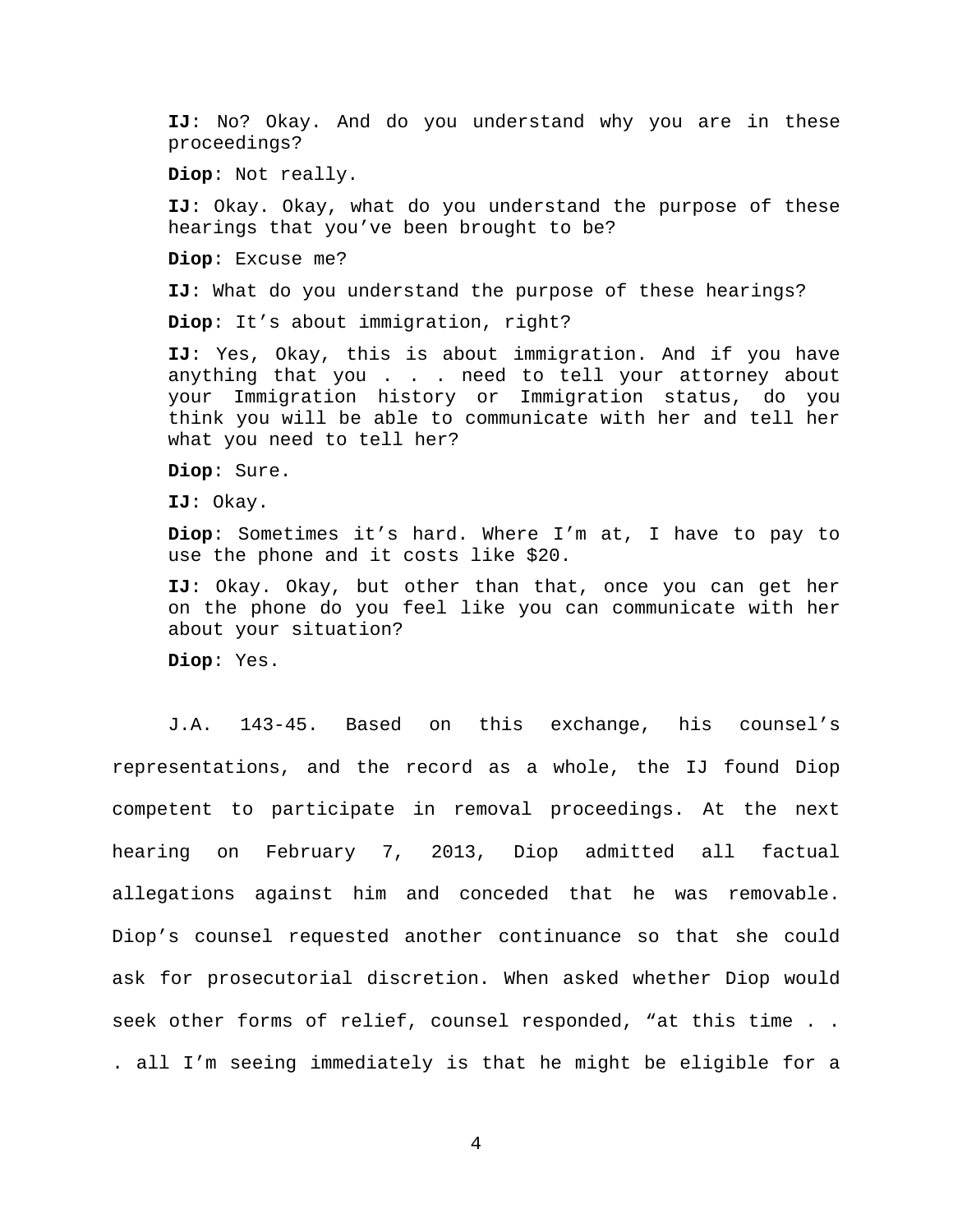prosecutorial discretion." J.A. 155. The IJ granted the continuance.

On April 23, 2013, Diop moved to either administratively close or continue proceedings in order to await passage of an immigration reform bill in Congress. Diop argued that the law would grant him legal status despite his prior convictions. The IJ refused to continue the case pending legislation that "has not been enacted and likely would not be enacted in its current form." J.A. 124. She granted Diop voluntary departure, or in the alternative, ordered his removal.

Diop filed an appeal to the Board of Immigration Appeals (BIA) on June 6, 2013, arguing that the IJ should have administratively closed or continued the case in order to allow Diop to receive a psychological evaluation. To contest the IJ's finding of competency, Diop put forth mental health records from immediately after his arrest on January 14, 2012. Diop also posited that a mental health assessment would have given him the opportunity to advance, for the first time, a claim for withholding of removal on account of his mental incompetency.

The BIA found no clear error in the IJ's determination that Diop was competent to proceed. The Board noted that Diop testified to no prior history of mental health problems and had demonstrated his ability to communicate with counsel. The BIA discounted the assessment taken directly after Diop's psychotic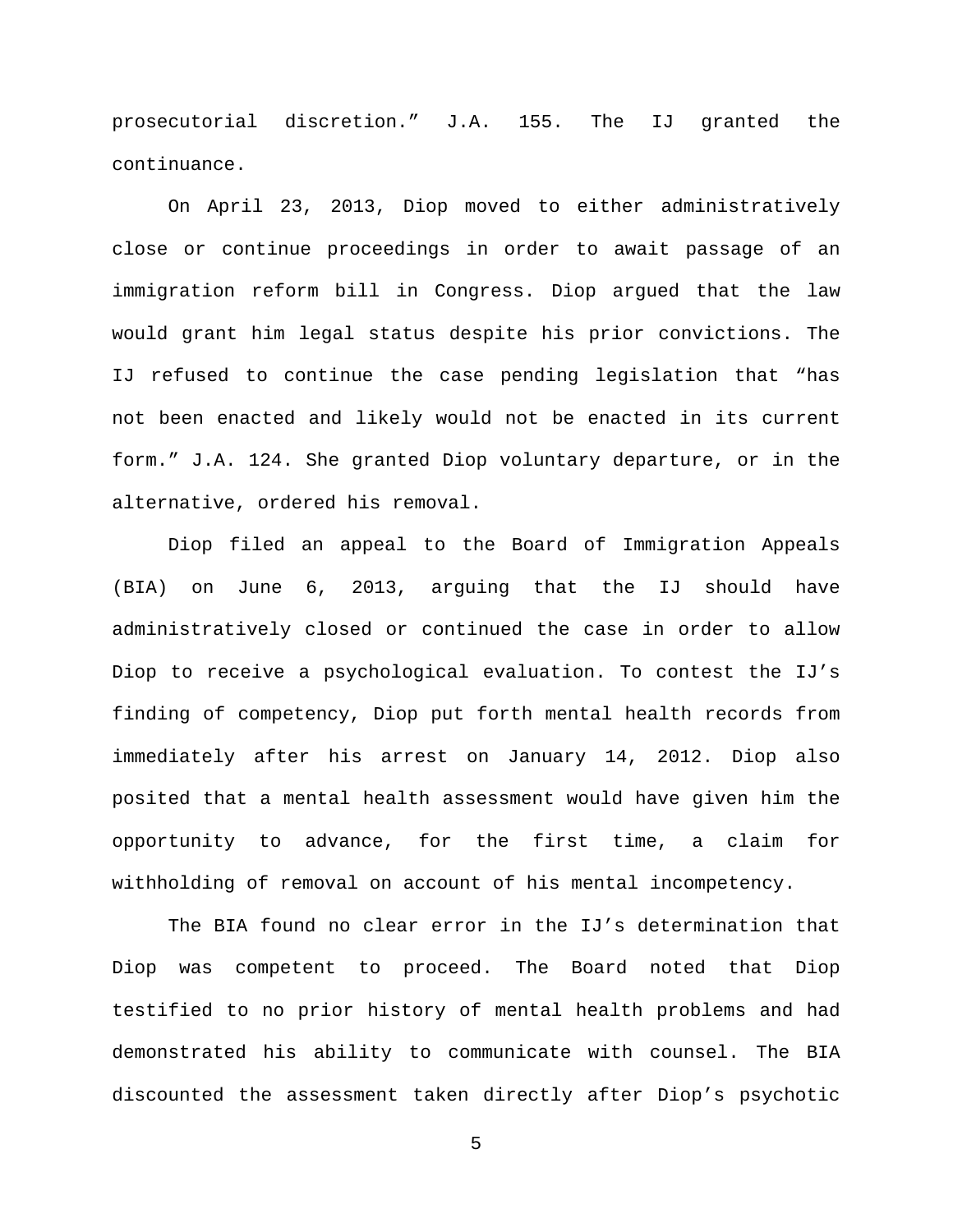episode as merely a reflection of his mental state at that moment and relied instead on his more recent favorable mental health records. Diop's withholding claim was rejected because he had failed to raise it before the IJ. The BIA affirmed the order of removal, and this petition for review followed.

## II.

# A.

Petitioner challenges his removal order on a single basis: that the IJ should have continued or administratively closed the removal proceedings to allow Diop to receive a mental health evaluation. He claims that the IJ's refusal to do so violated due process. Respondents in removal proceedings are entitled to procedural due process. Reno v. Flores, 507 U.S. 292, 306 (1993). To establish a due process violation, the respondent must prove both "that the defect in the proceeding rendered it fundamentally unfair" and "that the defect prejudiced the outcome of the case." Anim v. Mukasey, 535 F.3d 243, 256 (4th Cir. 2008).

The IJ denied Diop an independent psychological evaluation because she deemed him competent to proceed. Competency has long been considered an issue of fact. See Thompson v. Keohane, 516 U.S. 99, 111 (1995). The IJ's factual finding of competency is reviewed under the substantial evidence standard and treated as conclusive unless the evidence presented "was such that any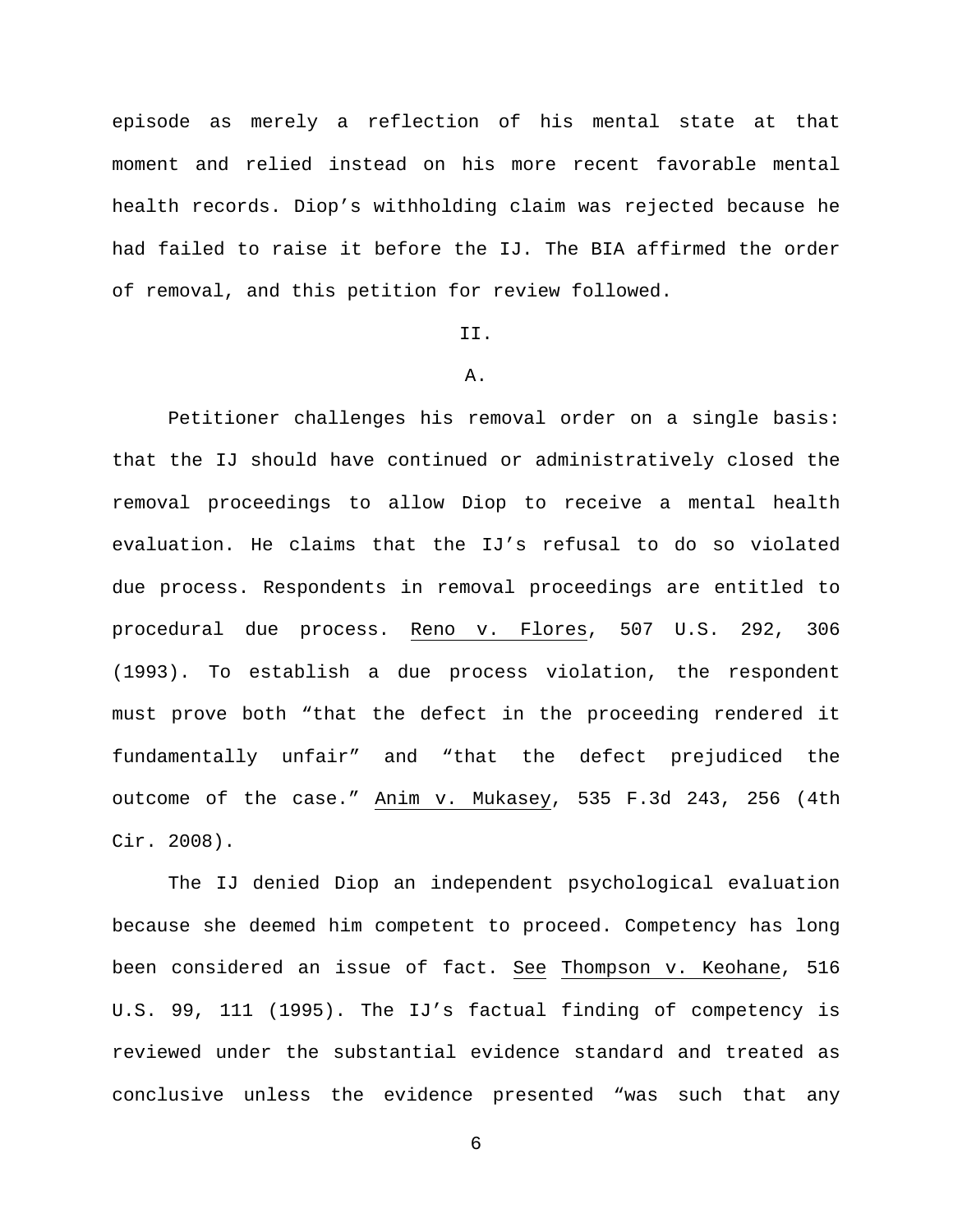reasonable adjudicator would have been compelled to conclude to the contrary." Haoua v. Gonzalez, 472 F.3d 227, 231 (4th Cir. 2007).

The BIA established in Matter of M-A-M the process for addressing mental competency in removal proceedings. 25 I&N Dec. 474 (BIA 2011). Inherent in this process is a high degree of flexibility and discretion for the fact-finder to tailor his approach to the case at hand. First, the IJ starts with a presumption of competence. Id. at 477 (citations omitted). If he finds no indicia of incompetency, the inquiry is at an end. Id. (citations omitted). The test for competency utilized by the BIA has three components: whether the respondent (1) "has a rational and factual understanding of the nature and object of the proceedings," (2) "can consult with the attorney or representative if there is one," and (3) "has a reasonable opportunity to examine and present evidence and cross-examine witnesses." Id. at 479. In applying this test, the IJ may draw on a "wide variety of observations and evidence," including his perception of the respondent's behavior and medical records or psychological assessments. Id.

Where there are indicia of incompetency, the IJ should "take measures to determine whether a respondent is competent to participate in proceedings." Id. at 480. Here, the Board notes, "the approach taken in any particular case will vary based on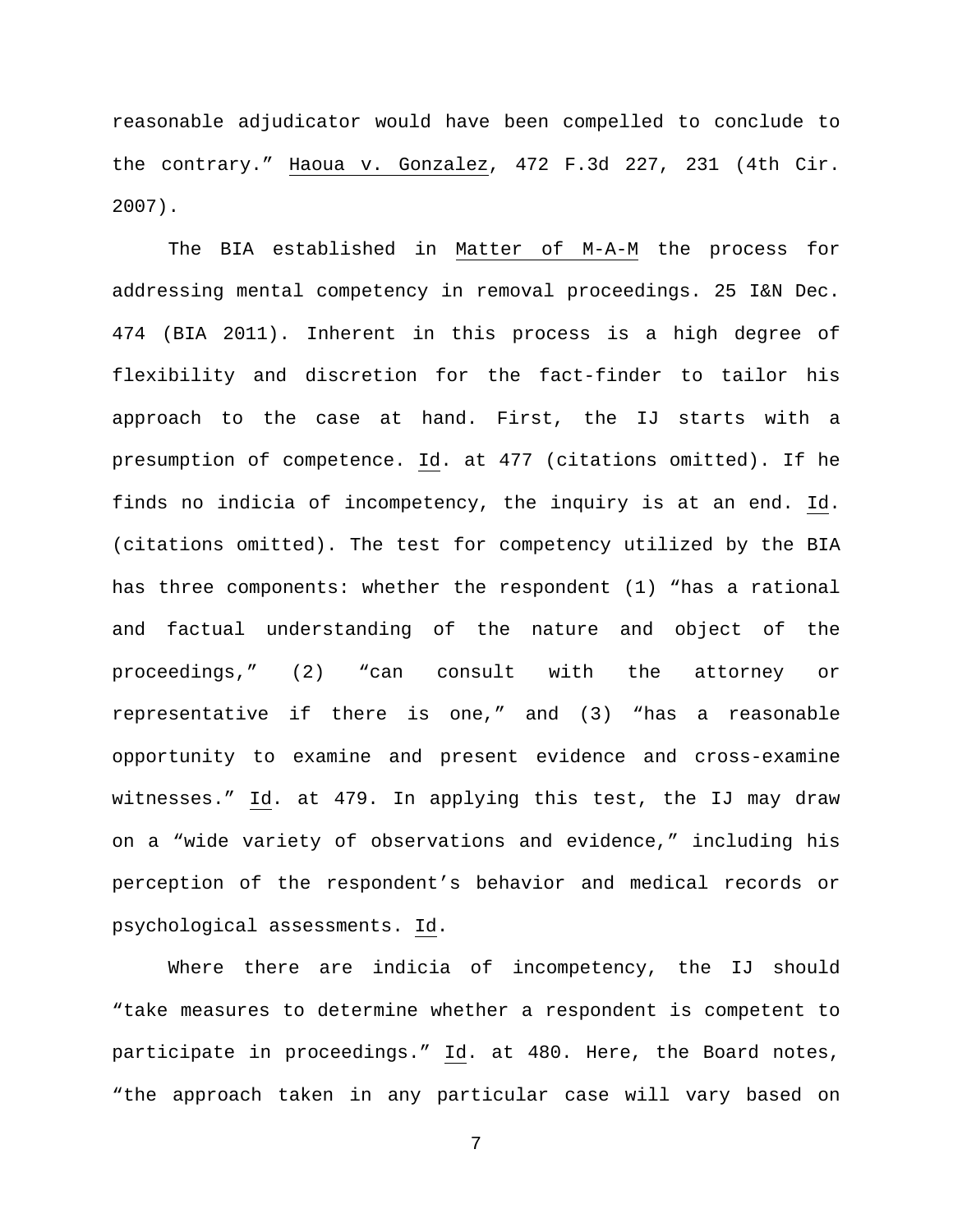the circumstances." Id. The Board offers some examples of measures the IJ could take, such as questioning the respondent about his state of mind and medical history or, if the matter remains in doubt, requesting a mental health evaluation. Id. at 480-81. In a recent decision, the BIA further clarified that neither party bears the burden of proof at this stage; rather, the IJ should determine by a preponderance of the evidence whether the respondent is competent. Matter of J-S-S, 26 I&N Dec. 679, 683 (BIA 2015); M-A-M, 25 I&N Dec. at 481.

B.

The upshot of the foregoing discussion should be clear. The BIA does not tie the fact-finder to a list where one unchecked item could invalidate an otherwise fair removal proceeding. The Board has avoided requiring IJ's to ask any particular question, request any particular evaluation, or adopt any particular safeguard. It opts instead for an adaptable case-by-case approach. By contrast, petitioner here is bent on contorting every "may" into "must," every issue of fact into a question of law, every illustrative guide into a binding directive.

Petitioner's position ignores the Supreme Court's language: competency "depends heavily on the trial court's appraisal of witness credibility and demeanor." Thompson, 516 U.S. at 111. In other words, competency is an issue that highlights the institutional constraints on appellate courts: "Face to face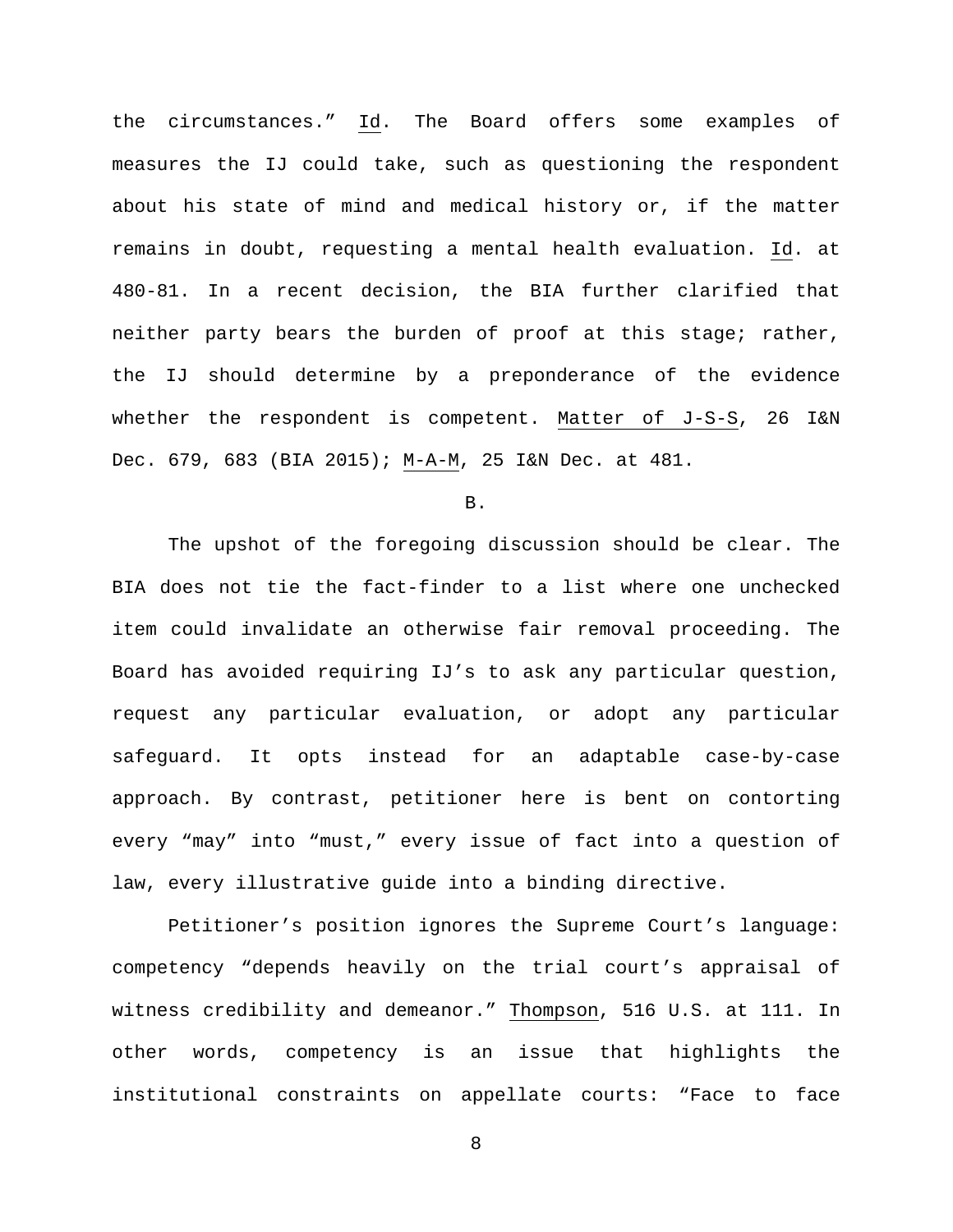with living witnesses the original trier of the facts holds a position of advantage from which appellate judges are excluded." Maggio v. Fulfold, 462 U.S. 111, 118 (1983) (citation omitted). In removal proceedings specifically, competency turns on a credibility determination: the IJ must decide whether someone is honestly failing to understand the proceedings or is instead putting on an act. E.g., Munoz-Monsalve v. Mukasey, 551 F.3d 1, 7 (1st Cir. 2008) (noting that "stumbl[es]" and "glitches" in respondent's exchange with the IJ "are more consistent with a prevaricating petitioner than with a mentally incompetent one"). Drawing that distinction requires the IJ to scrutinize facial expressions, eye contact, tone of voice, body language -- all those little details that a dry transcript cannot hope to capture.

Ultimately, assessing the competency of individuals subject to removal comes down to a balance between competing interests. On the one hand, for someone navigating an unfamiliar legal system while facing the daunting prospect of deportation, procedural due process is a much-needed protection. See Rusu v. United States Immigration & Naturalization Serv., 296 F.3d 316, 320-22 (4th Cir. 2002). To order the removal of someone unable to participate meaningfully in his or her removal proceedings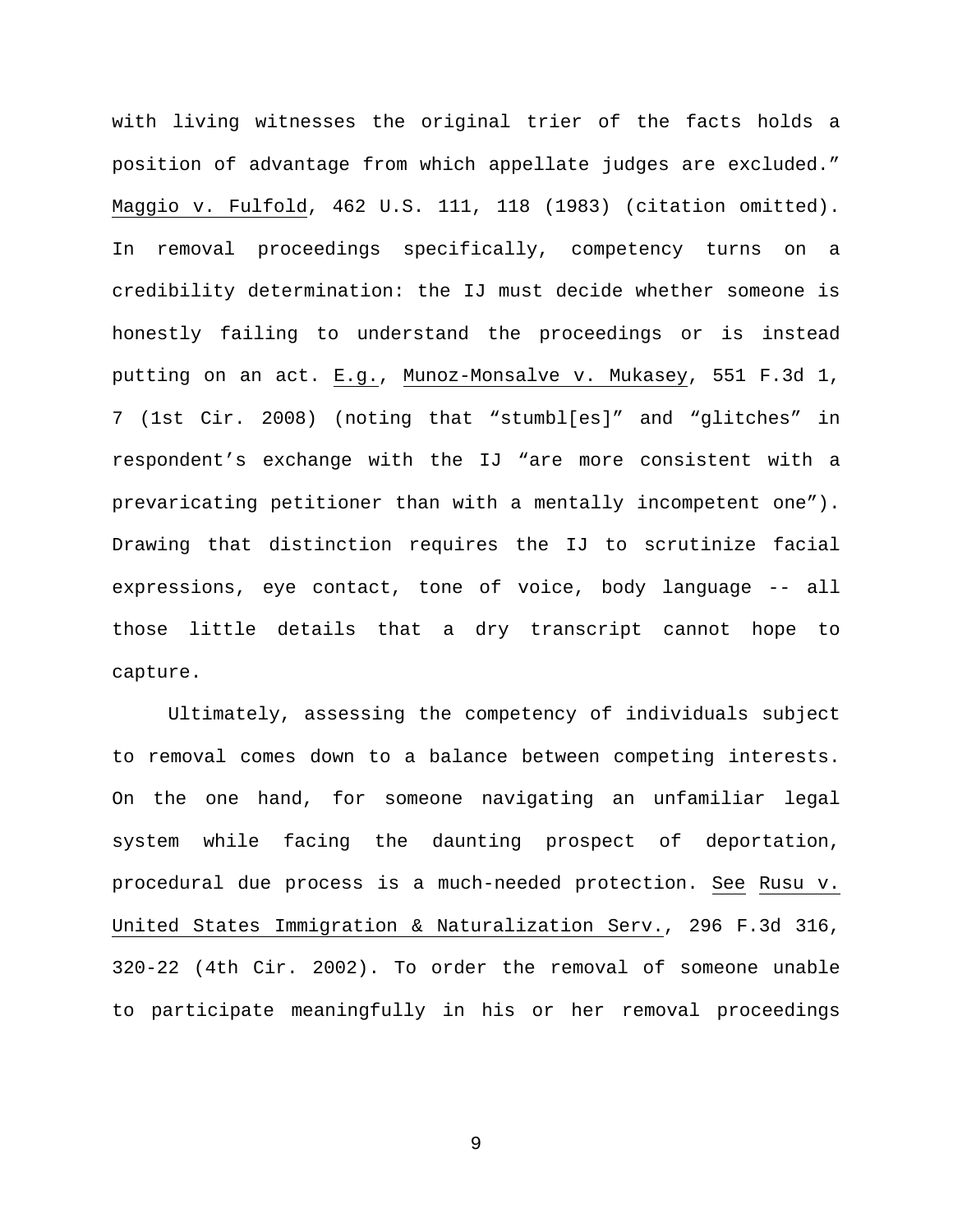would make the whole process a charade.[1](#page-9-0) On the other hand, requests for continuances and medical evaluations can quickly become a strategy of delay, delay, and more delay. Diop, for instance, appeared in front of the IJ five separate times and seized upon every conceivable basis to postpone his case. To string out the proceedings on flimsy grounds risks prolonging the stay of those who have no lawful basis for remaining in this country.

C.

There is no question that the IJ in this case struck the right balance by refusing Diop's request for a separate mental health evaluation. Petitioner's due process argument falters at the initial stage of the M-A-M analysis: there were no sufficient indicia of Diop's incompetency. "Mental competency is not a static condition"; what matters is respondent's mental state at the time of the removal proceedings. M-A-M, 25 I&N Dec. 474 at 480. The only evidence that even comes close to suggesting incompetency is the above-noted psychological

<span id="page-9-0"></span><sup>&</sup>lt;sup>1</sup> In the removal context, for example, courts have required<br>uards to ensure meaningful participation if such safeguards to ensure meaningful participation if such participation is in doubt. <u>M-A-M</u>, 25 I&N Dec. 474 at 481-83 (summarizing cases); accord 8 U.S.C. § 1229a(b)(3). Appropriate safeguards include having the IJ actively aid in developing the record or allowing a family member or guardian to assist the respondent. Id. at 483. Because Diop was properly deemed competent, however, the question of appropriate safeguards is not one we need address.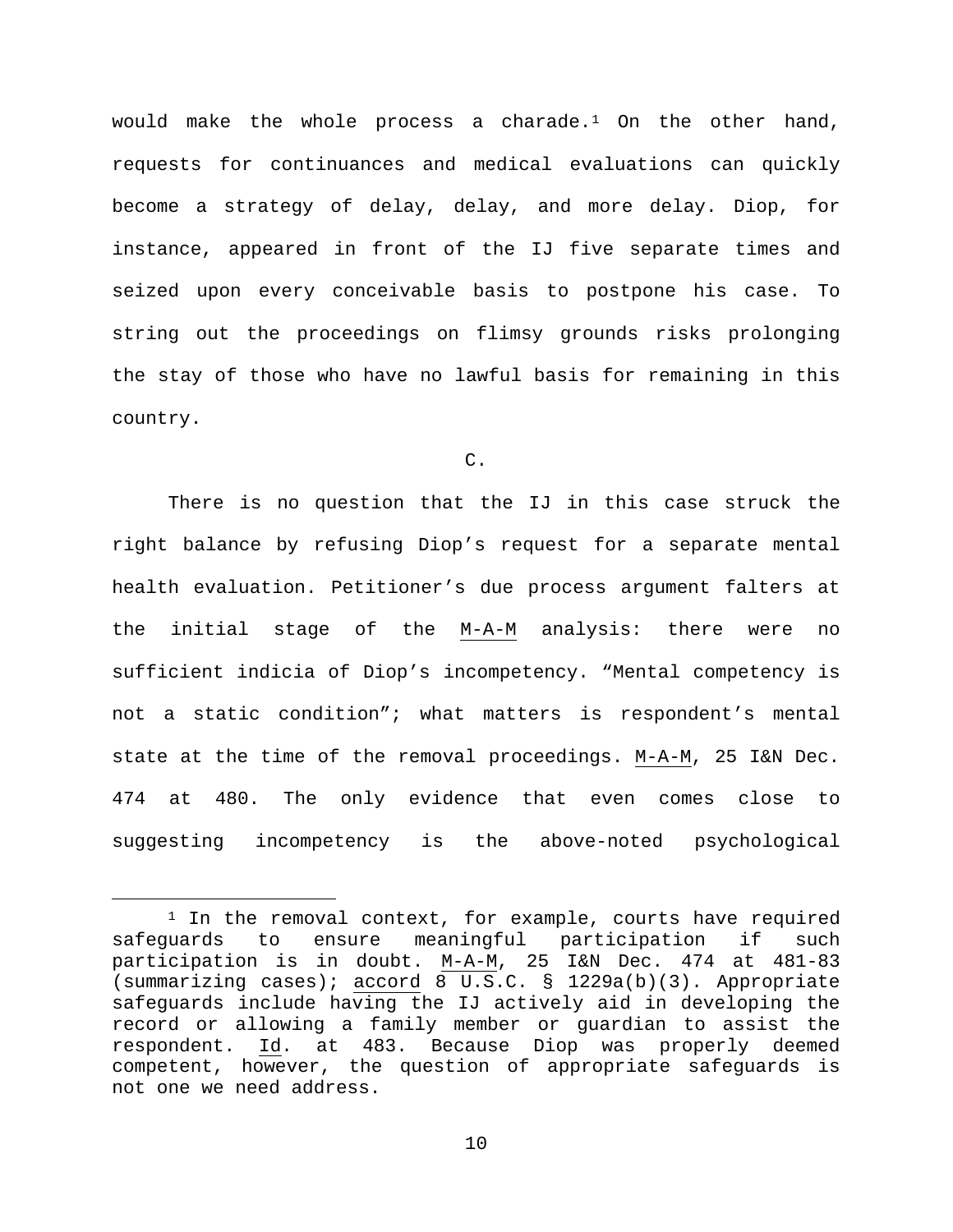assessment of Diop taken mere days after his arrest. While past mental history can certainly bear on competency, it is by no means dispositive. See id. at 479. In this case, Diop denied any history of mental health troubles, while his counsel had "no reason to believe" that he suffered from "an ongoing medical problem." J.A. 137. In that context, a single snapshot of mental health concerns taken ten months earlier can hardly represent Diop's state of mind when he arrived in immigration court.

Diop tried to prove this very point. In arguing before the IJ for yet another continuance, he sought to portray his violent behavior as an aberrant and isolated psychotic outburst brought on by "lack of sleep." J.A. 179. The strategy at that time apparently was to demonstrate that his stable and non-violent nature warranted a continued stay in the United States. Diop submitted to the IJ mental health assessments conducted closer in time to the removal proceedings, all of which indicated he had been "cooperative with treatment," found "no psychiatric concerns" whatsoever, and recommended no further treatment or medication. J.A. 171-72. By Diop's own evidence then, he was competent by the time he appeared before the IJ. Petitioner is thus caught in a trap of his own design: he claimed a stable condition before the IJ to stall for more time and incompetency before the BIA to secure reversal of his removal order. We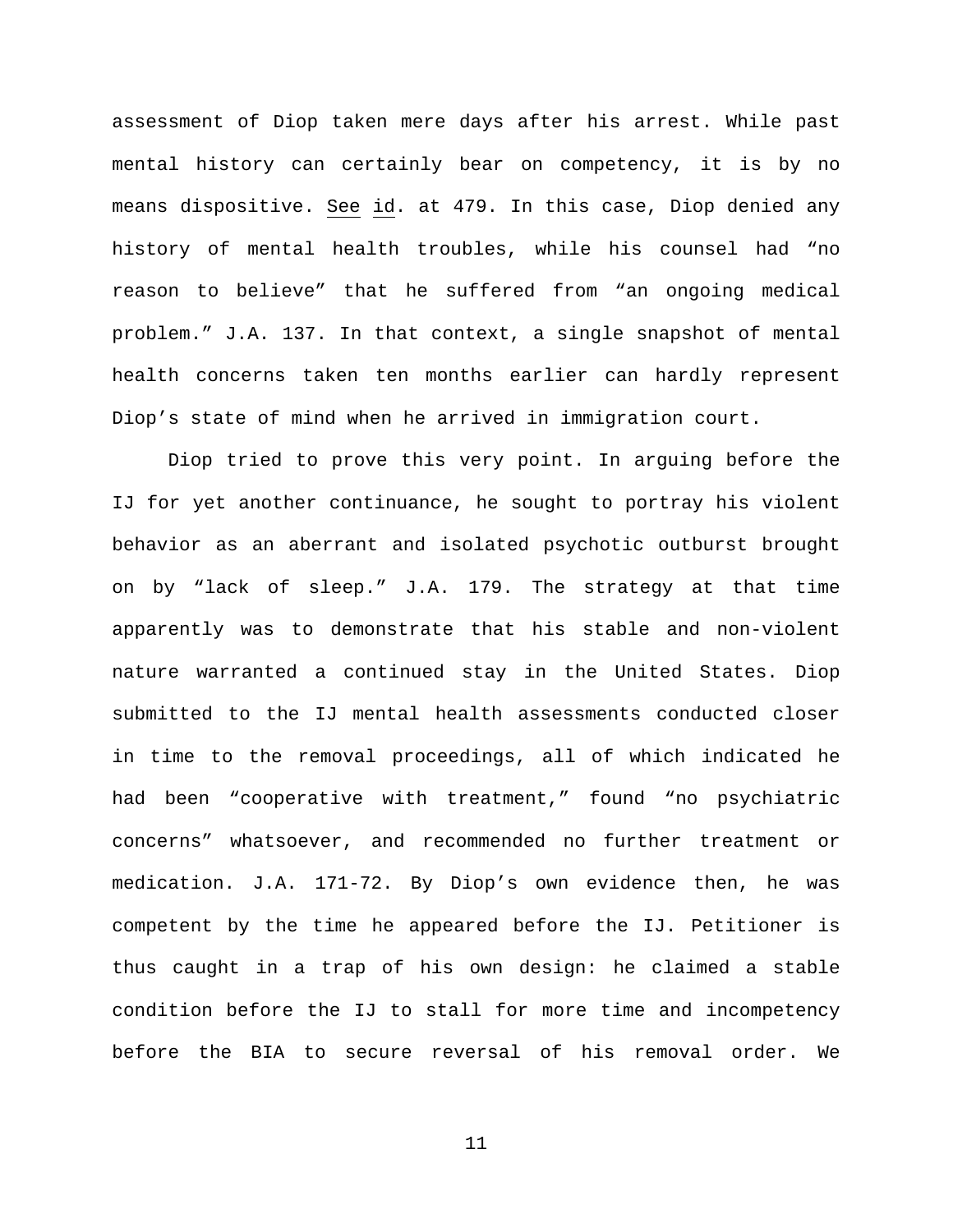cannot credit a strategy that uses competency as a delay tactic rather than a genuine defense.

Erring on the side of caution, the IJ nonetheless took appropriate measures to assess Diop's competency by holding a separate hearing and inquiring specifically about his mental health and ability to communicate with counsel. Her exchange with Diop provided ample basis for a finding of competency. Petitioner voiced no psychological concerns, understood that the proceedings related to his immigration status, and raised only one objection, which focused on the cost of making phone calls to his attorney.

The Supreme Court has cautioned against flyspecking the IJ's questions or quibbling with the quality of respondent's answers. In determining competency, fact-finders cannot look to "fixed or immutable signs which invariably indicate the need for further inquiry"; instead they have to rely on a "wide range of manifestations and subtle nuances." Drope v. Missouri, 420 U.S. 162, 180 (1975). The IJ did what she deemed necessary to ascertain Diop's competency in full compliance with M-A-M. This was not a case where the IJ sacrificed due process for expediency. Far from it. Diop received one continuance after another -- to prepare his case, to consult with counsel, to request prosecutorial discretion, to receive a hearing on his mental competency. There being no defect in these proceedings,